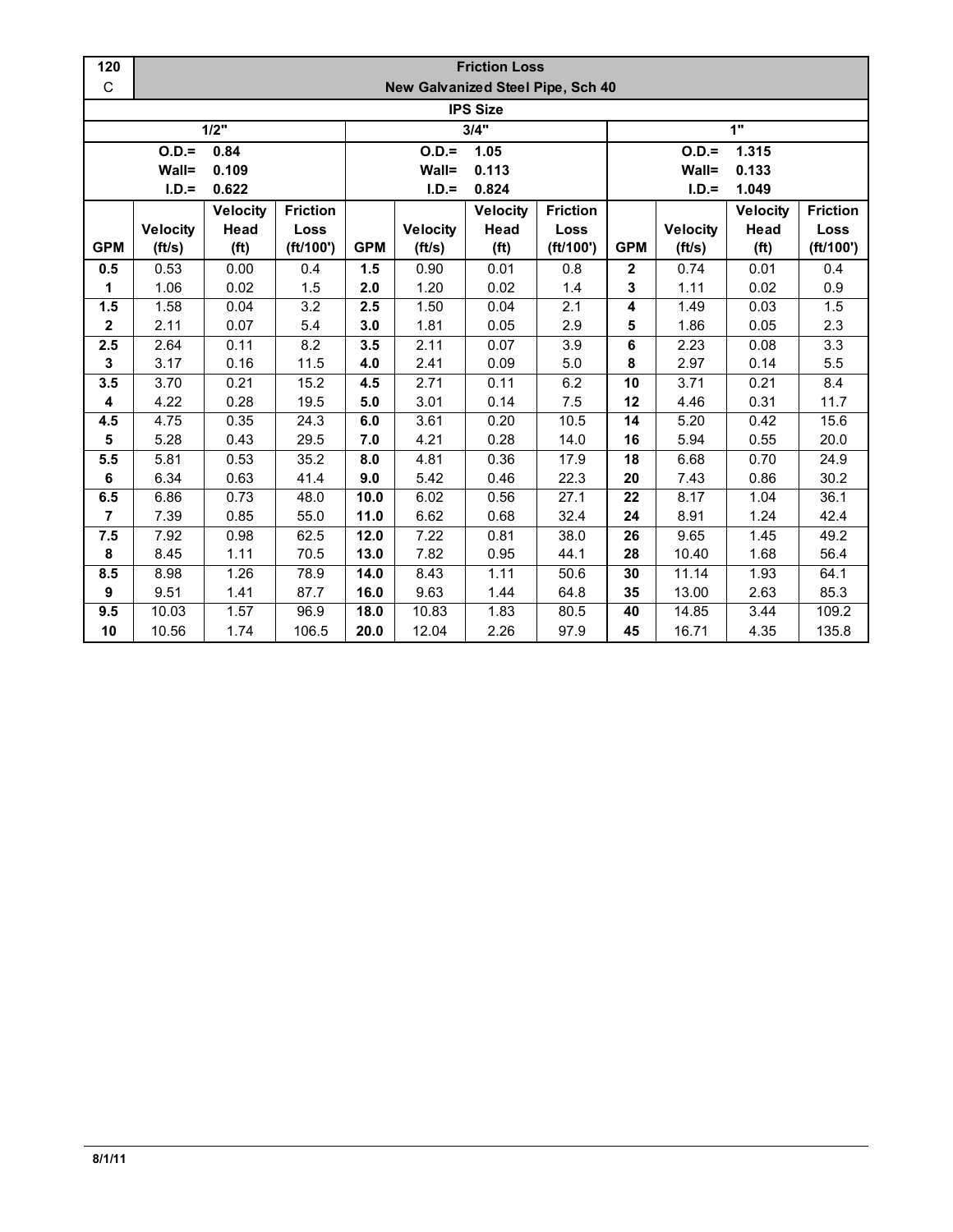| 120             | <b>Friction Loss</b>              |                   |                 |                     |                   |                   |                 |                  |                  |                   |                  |  |  |
|-----------------|-----------------------------------|-------------------|-----------------|---------------------|-------------------|-------------------|-----------------|------------------|------------------|-------------------|------------------|--|--|
| $\mathsf C$     | New Galvanized Steel Pipe, Sch 40 |                   |                 |                     |                   |                   |                 |                  |                  |                   |                  |  |  |
| <b>IPS Size</b> |                                   |                   |                 |                     |                   |                   |                 |                  |                  |                   |                  |  |  |
|                 |                                   | $1 - 1/4"$        |                 | $1 - 1/2"$          |                   |                   |                 | 2"               |                  |                   |                  |  |  |
|                 | $O.D.=$                           | 1.660             |                 |                     | $O.D.=$<br>1.900  |                   |                 |                  | $O.D.=$<br>2.375 |                   |                  |  |  |
|                 | Wall=                             | 0.140             |                 | Wall=<br>0.145      |                   |                   |                 | Wall=<br>0.154   |                  |                   |                  |  |  |
|                 | $I.D.=$                           | 1.380             |                 |                     | $I.D.=$           | 1.610             |                 | $I.D.=$<br>2.067 |                  |                   |                  |  |  |
|                 |                                   | <b>Velocity</b>   | <b>Friction</b> |                     |                   | <b>Velocity</b>   | <b>Friction</b> |                  |                  | <b>Velocity</b>   | <b>Friction</b>  |  |  |
|                 | <b>Velocity</b>                   | Head              | Loss            |                     | <b>Velocity</b>   | Head              | Loss            |                  | <b>Velocity</b>  | Head              | Loss             |  |  |
| <b>GPM</b>      | (ft/s)                            | (f <sup>t</sup> ) | (ft/100')       | <b>GPM</b>          | (ft/s)            | (f <sup>t</sup> ) | (ft/100')       | <b>GPM</b>       | (ft/s)           | (f <sup>t</sup> ) | (ft/100')        |  |  |
| 4.0             | 0.86                              | 0.01              | 0.4             | 6                   | 0.95              | 0.01              | 0.4             | 10               | 0.96             | 0.01              | 0.3              |  |  |
| 5.0             | 1.07                              | 0.02              | 0.6             | 8                   | 1.26              | 0.02              | 0.7             | 12               | 1.15             | 0.02              | 0.4              |  |  |
| 6.0             | 1.29                              | 0.03              | 0.9             | 10                  | 1.58              | 0.04              | 1.0             | 14               | 1.34             | 0.03              | 0.6              |  |  |
| 7.0             | 1.50                              | 0.04              | 1.1             | 12                  | 1.89              | 0.06              | 1.5             | 16               | 1.53             | 0.04              | 0.7              |  |  |
| 8.0             | 1.72                              | 0.05              | 1.5             | 14                  | 2.21              | 0.08              | 1.9             | 18               | 1.72             | 0.05              | 0.9              |  |  |
| 10.0<br>12.0    | 2.15<br>2.57                      | 0.07              | 2.2<br>3.1      | 16<br>18            | 2.52              | 0.10<br>0.13      | 2.5<br>3.1      | 20<br>22         | 1.91<br>2.10     | 0.06              | $1.1$<br>1.3     |  |  |
| 14.0            | 3.00                              | 0.10<br>0.14      | 4.1             | 20                  | 2.84<br>3.15      | 0.15              | 3.8             | 24               | 2.30             | 0.07<br>0.08      | 1.6              |  |  |
| 16.0            | 3.43                              | 0.18              | 5.3             | 22                  | 3.47              | 0.19              | 4.5             | 26               | 2.49             | 0.10              | 1.8              |  |  |
| 18.0            | 3.86                              | 0.23              | 6.6             | 24                  | 3.78              | 0.22              | 5.3             | 28               | 2.68             | 0.11              | 2.1              |  |  |
| 20.0            | 4.29                              | 0.29              | 8.0             | 26                  | $\overline{4}.10$ | 0.26              | 6.1             | 30               | 2.87             | 0.13              | $\overline{2.4}$ |  |  |
| 25.0            | 5.36                              | 0.45              | 12.0            | 28                  | 4.41              | 0.30              | 7.0             | 35               | 3.35             | 0.17              | 3.1              |  |  |
| 30.0            | 6.44                              | 0.65              | 16.9            | 30                  | 4.73              | 0.35              | 8.0             | 40               | 3.83             | 0.23              | 4.0              |  |  |
| 35.0            | 7.51                              | 0.88              | 22.5            | 32                  | 5.04              | 0.40              | 9.0             | 45               | 4.30             | 0.29              | $5.0\,$          |  |  |
| 40.0            | 8.58                              | 1.15              | 28.8            | 34                  | 5.36              | 0.45              | 10.1            | 50               | 4.78             | 0.36              | 6.1              |  |  |
| 50.0            | 10.7                              | 1.79              | 43.5            | 36                  | 5.67              | 0.50              | 11.2            | 55               | 5.26             | 0.43              | 7.3              |  |  |
| 60.0            | 12.9                              | 2.58              | 60.9            | 38                  | 5.99              | 0.56              | 12.3            | 60               | 5.74             | 0.51              | 8.5              |  |  |
| 70.0            | 15.0                              | 3.51              | 81.0            | 40                  | 6.31              | 0.62              | 13.6            | 65               | 6.22             | 0.60              | 9.9              |  |  |
| 80.0            | 17.2                              | 4.59              | 103.8           | 42                  | 6.62              | 0.68              | 14.9            | 70               | 6.69             | 0.70              | 11.4             |  |  |
| 90.0            | 19.3                              | 5.81              | 129.1           | 44                  | 6.94              | 0.75              | 16.2            | 75               | 7.17             | 0.80              | 12.9             |  |  |
|                 |                                   |                   |                 | 46                  | 7.25              | 0.82              | 17.6            | 80               | 7.65             | 0.91              | 14.5             |  |  |
|                 |                                   |                   |                 | 48                  | 7.57              | 0.89              | 19.0            | 85               | 8.13             | 1.03              | 16.3             |  |  |
|                 |                                   |                   |                 | 50                  | 7.88              | 0.97              | 20.5            | 90               | 8.61             | 1.15              | 18.1             |  |  |
|                 |                                   |                   |                 | 55                  | 8.67              | 1.17              | 24.5            | 95               | 9.09             | 1.29              | 20.0             |  |  |
|                 |                                   |                   |                 | 60<br>65            | 9.46              | 1.39              | 28.8            | 100              | 9.56             | 1.42              | 22.0             |  |  |
|                 |                                   |                   |                 | 70                  | 10.2<br>11.0      | 1.64<br>1.90      | 33.4<br>38.3    | 110<br>120       | 10.5<br>11.5     | 1.72<br>2.05      | 26.2<br>30.8     |  |  |
|                 |                                   |                   |                 | 75                  | 11.8              | 2.18              | 43.5            | 130              | 12.4             | 2.41              | 35.7             |  |  |
|                 |                                   |                   |                 | $\overline{\bf 80}$ | 12.6              | 2.48              | 49.0            | 140              | 13.4             | 2.79              | 41.0             |  |  |
|                 |                                   |                   |                 | 85                  | 13.4              | 2.80              | 54.9            | 150              | 14.3             | 3.21              | 46.6             |  |  |
|                 |                                   |                   |                 | 90                  | 14.2              | 3.14              | 61.0            |                  |                  |                   |                  |  |  |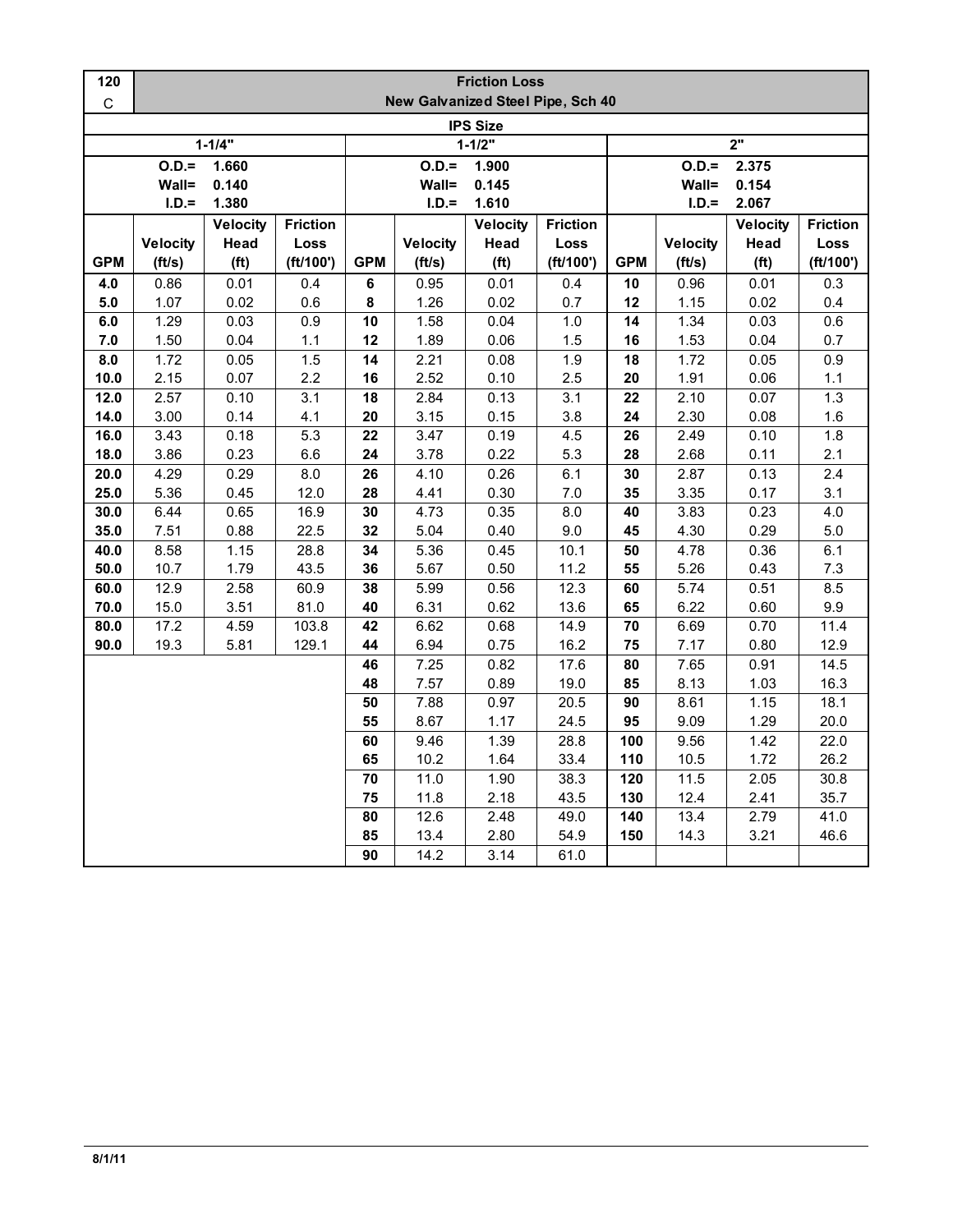| 120          | <b>Friction Loss</b> |                   |                 |            |                 |                                   |                 |                |                 |                   |                 |  |
|--------------|----------------------|-------------------|-----------------|------------|-----------------|-----------------------------------|-----------------|----------------|-----------------|-------------------|-----------------|--|
| $\mathsf{C}$ |                      |                   |                 |            |                 | New Galvanized Steel Pipe, Sch 40 |                 |                |                 |                   |                 |  |
|              |                      |                   |                 |            |                 | <b>IPS Size</b>                   |                 |                |                 |                   |                 |  |
|              |                      | $2 - 1/2"$        |                 | 3"         |                 |                                   |                 | 4"             |                 |                   |                 |  |
|              | $O.D. =$<br>2.875    |                   |                 |            | $O.D.=$         | 3.500                             |                 | $O.D.=$<br>4.5 |                 |                   |                 |  |
|              | Wall=                | 0.203             |                 |            | Wall=           | 0.216                             |                 |                | Wall=           | 0.237             |                 |  |
|              | $I.D.=$              | 2.469             |                 |            | $I.D.=$         | 3.068                             |                 |                | $I.D.=$         | 4.026             |                 |  |
|              |                      | <b>Velocity</b>   | <b>Friction</b> |            |                 | <b>Velocity</b>                   | <b>Friction</b> |                |                 | <b>Velocity</b>   | <b>Friction</b> |  |
|              | <b>Velocity</b>      | Head              | Loss            |            | <b>Velocity</b> | Head                              | Loss            |                | <b>Velocity</b> | Head              | Loss            |  |
| <b>GPM</b>   | (ft/s)               | (f <sup>t</sup> ) | (ft/100')       | <b>GPM</b> | (ft/s)          | (f <sup>t</sup> )                 | (ft/100')       | <b>GPM</b>     | (ft/s)          | (f <sup>t</sup> ) | (ft/100')       |  |
| 20           | 1.34                 | 0.03              | 0.5             | 30         | 1.30            | 0.03                              | 0.35            | 60             | 1.51            | 0.04              | 0.3             |  |
| 25           | 1.68                 | 0.04              | 0.7             | 35         | 1.52            | 0.04                              | 0.46            | 80             | 2.02            | 0.06              | 0.6             |  |
| 30           | 2.01                 | 0.06              | 1.0             | 40         | 1.74            | 0.05                              | 0.59            | 100            | 2.52            | 0.10              | 0.9             |  |
| 35           | 2.35                 | 0.09              | 1.3             | 45         | 1.95            | 0.06                              | 0.73            | 120            | 3.03            | 0.14              | 1.2             |  |
| 40           | 2.68                 | 0.11              | 1.7             | 50         | 2.17            | 0.07                              | 0.89            | 140            | 3.53            | 0.19              | 1.6             |  |
| 45           | 3.02                 | 0.14              | 2.1             | 60         | 2.60            | 0.11                              | 1.25            | 160            | 4.03            | 0.25              | 2.0             |  |
| 50           | 3.35                 | 0.17              | 2.6             | 70         | 3.04            | 0.14                              | 1.66            | 180            | 4.54            | 0.32              | 2.5             |  |
| 55           | 3.69                 | 0.21              | 3.1             | 80         | 3.47            | 0.19                              | 2.13            | 200            | 5.04            | 0.40              | 3.1             |  |
| 60           | 4.02                 | 0.25              | 3.6             | 90         | 3.91            | 0.24                              | 2.65            | 220            | 5.55            | 0.48              | 3.7             |  |
| 65           | 4.36                 | 0.30              | 4.2             | 100        | 4.34            | 0.29                              | 3.22            | 240            | 6.05            | 0.57              | 4.3             |  |
| 70           | 4.69                 | 0.34              | 4.8             | 120        | 5.21            | 0.42                              | 4.51            | 260            | 6.55            | 0.67              | 5.0             |  |
| 75           | 5.03                 | 0.39              | 5.4             | 140        | 6.08            | 0.58                              | 6.00            | 280            | 7.06            | 0.78              | 5.8             |  |
| 80           | 5.36                 | 0.45              | 6.1             | 160        | 6.95            | 0.75                              | 7.7             | 300            | 7.56            | 0.89              | $6.6\,$         |  |
| 85           | 5.70                 | 0.51              | 6.8             | 180        | 7.81            | 0.95                              | 9.6             | 320            | 8.07            | 1.01              | 7.4             |  |
| 90           | 6.03                 | 0.57              | 7.6             | 200        | 8.68            | 1.17                              | 11.6            | 340            | 8.57            | 1.14              | 8.3             |  |
| 95           | 6.4                  | 0.63              | 8.4             | 220        | 9.55            | 1.42                              | 13.9            | 360            | 9.08            | 1.28              | 9.2             |  |
| 100          | 6.7                  | 0.70              | 9.3             | 240        | 10.42           | 1.69                              | 16.3            | 380            | 9.58            | 1.43              | 10.2            |  |
| 110          | 7.4                  | 0.85              | 11.0            | 260        | 11.29           | 1.98                              | 18.9            | 400            | 10.1            | 1.58              | 11.2            |  |
| 120          | 8.0                  | 1.01              | 13.0            | 280        | 12.15           | 2.30                              | 21.7            | 420            | 10.6            | 1.75              | 12.2            |  |
| 130          | 8.7                  | 1.18              | 15.0            | 300        | 13.02           | 2.64                              | 24.6            | 460            | 11.6            | 2.09              | 14.5            |  |
| 140          | 9.4                  | 1.37              | 17.3            | 320        | 13.89           | 3.01                              | 27.7            | 500            | 12.6            | 2.47              | 16.9            |  |
| 160          | 10.7                 | 1.79              | 22.1            | 340        | 14.76           | 3.39                              | 31.0            | 550            | 13.9            | 2.99              | 20.2            |  |
| 180          | 12.1                 | 2.27              | 27.5            | 360        | 15.63           | 3.80                              | 34.5            | 600            | 15.1            | 3.56              | 23.7            |  |
| 200          | 13.4                 | 2.80              | 33.4            | 380        | 16.50           | 4.24                              | 38.1            | 650            | 16.4            | 4.18              | 27.5            |  |
| 220          | 14.7                 | 3.39              | 39.9            | 400        | 17.36           | 4.70                              | 41.9            | 700            | 17.6            | 4.85              | 31.5            |  |
| 240          | 16.1                 | 4.03              | 46.8            | 420        | 18.2            | 5.18                              | 45.9            | 750            | 18.9            | 5.57              | 35.8            |  |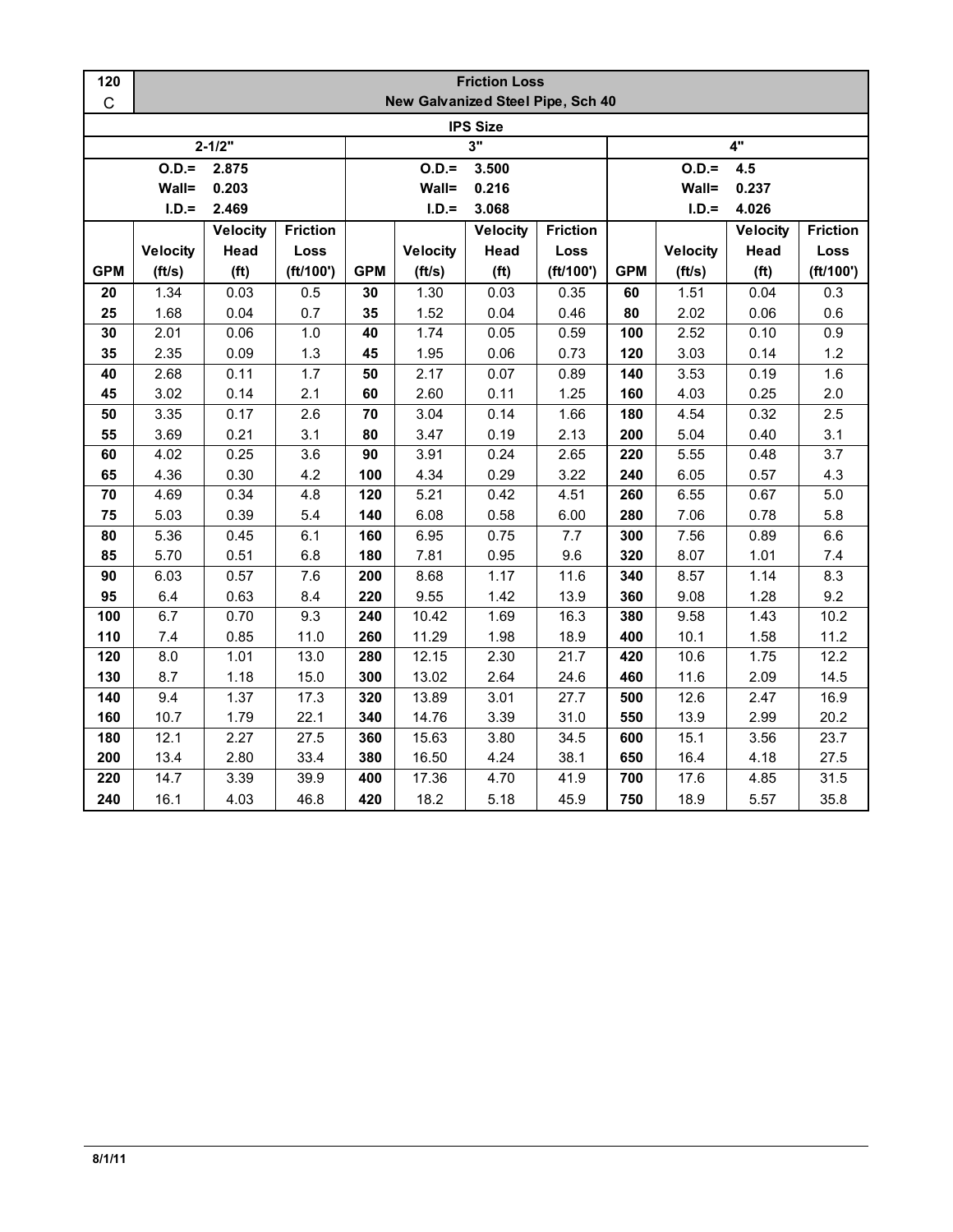| 120         | <b>Friction Loss</b> |                   |                 |            |                                   |                   |                 |                  |                 |                   |                 |  |
|-------------|----------------------|-------------------|-----------------|------------|-----------------------------------|-------------------|-----------------|------------------|-----------------|-------------------|-----------------|--|
| $\mathsf C$ |                      |                   |                 |            | New Galvanized Steel Pipe, Sch 40 |                   |                 |                  |                 |                   |                 |  |
|             |                      |                   |                 |            |                                   | <b>IPS Size</b>   |                 |                  |                 |                   |                 |  |
|             |                      | 5"                |                 | 6"         |                                   |                   |                 | 8"               |                 |                   |                 |  |
|             | $O.D.=$<br>5.563     |                   |                 |            | $O.D. =$                          | 6.625             |                 | $O.D.=$<br>8.625 |                 |                   |                 |  |
|             | Wall=                | 0.258             |                 |            | Wall=                             | 0.280             |                 |                  | Wall=           | 0.322             |                 |  |
|             | $I.D.=$              | 5.047             |                 |            | $I.D.=$                           | 6.065             |                 |                  | $I.D.=$         | 7.981             |                 |  |
|             |                      | <b>Velocity</b>   | <b>Friction</b> |            |                                   | <b>Velocity</b>   | <b>Friction</b> |                  |                 | <b>Velocity</b>   | <b>Friction</b> |  |
|             | <b>Velocity</b>      | Head              | Loss            |            | <b>Velocity</b>                   | Head              | Loss            |                  | <b>Velocity</b> | Head              | Loss            |  |
| <b>GPM</b>  | (ft/s)               | (f <sup>t</sup> ) | (ft/100')       | <b>GPM</b> | (ft/s)                            | (f <sup>t</sup> ) | (ft/100')       | <b>GPM</b>       | (ft/s)          | (f <sup>t</sup> ) | (ft/100')       |  |
| 100         | 1.60                 | 0.04              | 0.3             | 200        | 2.22                              | 0.08              | 0.42            | 400              | 2.57            | 0.10              | 0.4             |  |
| 120         | 1.92                 | 0.06              | 0.4             | 250        | 2.78                              | 0.12              | 0.64            | 450              | 2.89            | 0.13              | 0.5             |  |
| 160         | 2.57                 | 0.10              | 0.7             | 300        | 3.33                              | 0.17              | 0.89            | 500              | 3.21            | 0.16              | 0.6             |  |
| 200         | 3.21                 | 0.16              | 1.0             | 350        | 3.89                              | 0.24              | 1.19            | 550              | 3.53            | 0.19              | 0.7             |  |
| 250         | 4.01                 | 0.25              | 1.6             | 400        | 4.44                              | 0.31              | 1.52            | 600              | 3.85            | 0.23              | 0.8             |  |
| 300         | 4.81                 | 0.36              | 2.2             | 450        | 5.00                              | 0.39              | 1.89            | 650              | 4.17            | 0.27              | $1.0$           |  |
| 350         | 5.61                 | 0.49              | 2.9             | 500        | 5.55                              | 0.48              | 2.30            | 700              | 4.49            | 0.31              | 1.1             |  |
| 400         | 6.42                 | 0.64              | 3.7             | 550        | 6.11                              | 0.58              | 2.74            | 750              | 4.81            | 0.36              | $1.3$           |  |
| 450         | 7.22                 | 0.81              | 4.6             | 600        | 6.66                              | 0.69              | 3.22            | 800              | 5.13            | 0.41              | 1.4             |  |
| 500         | 8.02                 | 1.00              | 5.6             | 650        | 7.22                              | 0.81              | 3.74            | 900              | 5.77            | 0.52              | 1.8             |  |
| 550         | 8.82                 | 1.21              | 6.7             | 700        | 7.78                              | 0.94              | 4.29            | 1000             | 6.41            | 0.64              | 2.2             |  |
| 600         | 9.62                 | 1.44              | 7.9             | 750        | 8.33                              | 1.08              | 4.87            | 1100             | 7.06            | 0.78              | 2.6             |  |
| 650         | 10.43                | 1.69              | 9.1             | 800        | 8.89                              | 1.23              | 5.5             | 1200             | 7.70            | 0.92              | 3.1             |  |
| 700         | 11.23                | 1.96              | 10.5            | 850        | 9.44                              | 1.39              | 6.1             | 1300             | 8.34            | 1.08              | 3.6             |  |
| 750         | 12.03                | 2.25              | 11.9            | 900        | 10.0                              | 1.56              | 6.8             | 1400             | 8.98            | 1.26              | 4.1             |  |
| 800         | 12.8                 | 2.57              | 13.4            | 950        | 10.6                              | 1.73              | 7.6             | 1500             | 9.62            | 1.44              | 4.6             |  |
| 850         | 13.6                 | 2.90              | 15.0            | 1000       | 11.1                              | 1.92              | 8.3             | 1600             | 10.26           | 1.64              | 5.2             |  |
| 900         | 14.4                 | 3.25              | 16.7            | 1100       | 12.2                              | 2.33              | 9.9             | 1800             | 11.5            | 2.08              | 6.5             |  |
| 950         | 15.2                 | 3.62              | 18.5            | 1200       | 13.3                              | 2.77              | 11.6            | 2000             | 12.8            | 2.56              | $7.9$           |  |
| 1000        | 16.0                 | 4.01              | 20.3            | 1300       | 14.4                              | 3.25              | 13.5            | 2200             | 14.1            | 3.10              | 9.4             |  |
| 1100        | 17.6                 | 4.85              | 24.2            | 1400       | 15.6                              | 3.77              | 15.5            | 2400             | 15.4            | 3.69              | 11.1            |  |
| 1200        | 19.2                 | 5.77              | 28.5            | 1600       | 17.8                              | 4.92              | 19.8            | 2600             | 16.7            | 4.33              | 12.8            |  |
| 1300        | 20.9                 | 6.77              | 33.0            | 1800       | 20.0                              | 6.23              | 24.7            | 2800             | 18.0            | 5.03              | 14.7            |  |
| 1400        | 22.5                 | 7.86              | 37.9            | 2000       | 22.2                              | 7.69              | 30.0            | 3000             | 19.2            | 5.77              | 16.7            |  |
| 1500        | 24.1                 | 9.02              | 43.0            | 2200       | 24.4                              | 9.30              | 35.8            | 3500             | 22.5            | 7.85              | 22.2            |  |
| 1600        | 25.7                 | 10.26             | 48.5            | 2400       | 26.7                              | 11.07             | 42.0            | 4000             | 25.7            | 10.26             | 28.5            |  |